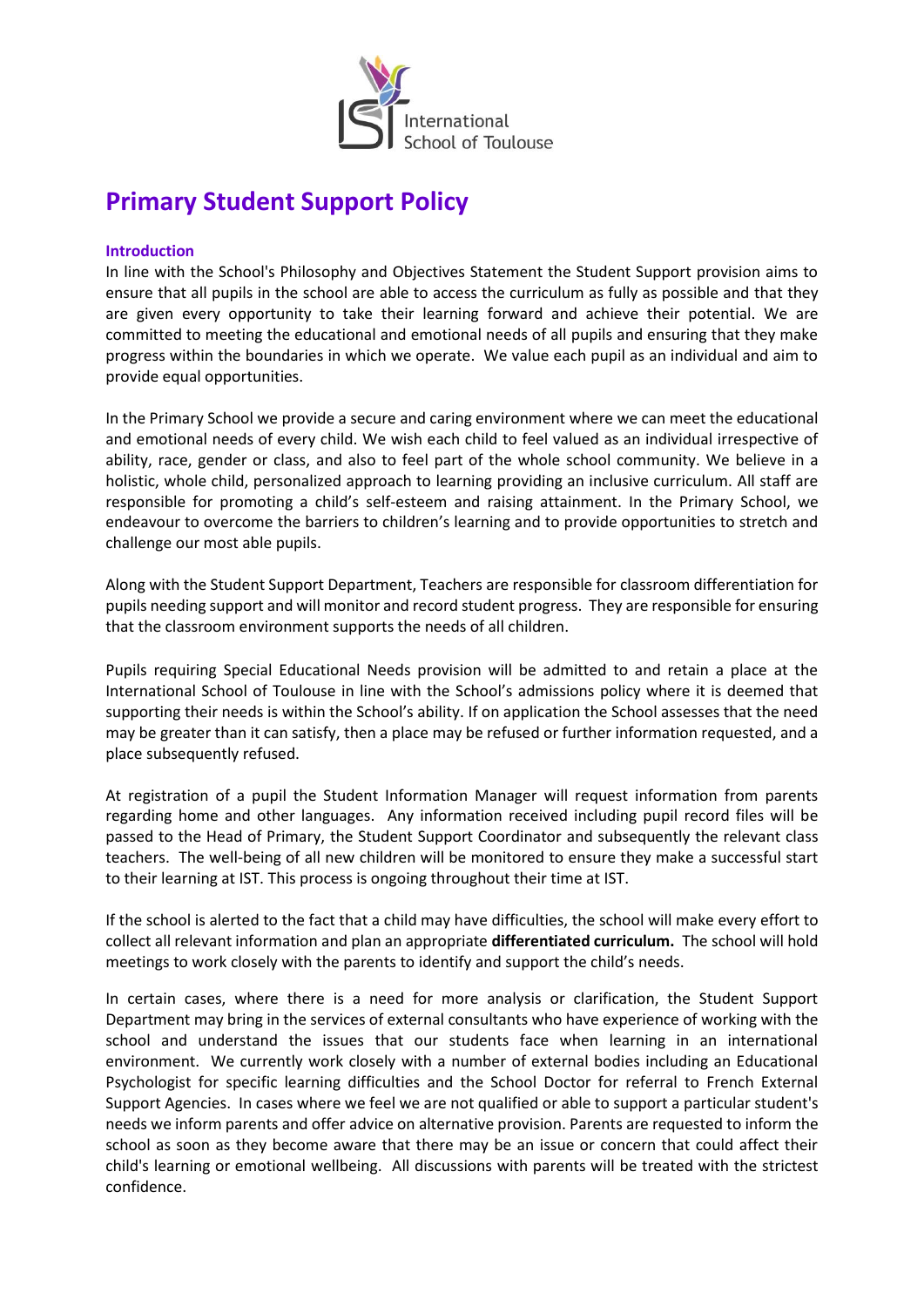

Pupils learning English as an Additional Language will be welcomed and retain a place at the International School of Toulouse in line with the School's admissions policy.

If the School is alerted to the fact that a child may have specific EAL learning needs, it will make every effort to collect all relevant information and plan an appropriate **supported and/or differentiated curriculum.** The School will work closely with the parents to identify and support the child's needs.

At IST we see parents as vital to the success of our provision for all children. We would ask parents to be willing to discuss all aspects of theirs child's development and alert us to any concerns they may have about their child's progress. We ask that parents keep us informed of any outside interventions their child is receiving and support the School with interventions that we consider will facilitate their child's progress.

## **Meeting the Needs of Pupils with Special Educational Needs**

A pupil is defined as having Special Educational Needs (SEN) if he or she has a learning difficulty which requires special educational provision to be made for him or her. Support may be necessary for a number of reasons and may include: literacy related issues, numeracy related issues or emotional issues. Whatever the need for support may be, we can draw on a wealth of experience and expertise that allows us to meet the needs of our students. We are fortunate to have highly qualified and experienced staff within the Student Support Department and across the school.

Once admitted to a class and after an initial period of settling in, if a class teacher has concerns about a pupil's learning, emotional or medical needs a Special Educational Needs Initial Concern form will be completed and passed to the Student Support Coordinator who will assess the concern and decide on the next steps. This may include a referral to the Educational Psychologist, in which case an Educational psychologist referral form will be completed in consultation with class teacher and parents.

Extra support may be put in place either in a small group or individually and supported by the Student Support Staff and TA's. Should progress be minimal the child will then be referred to the Educational Psychologist to assess if there is a specific learning difficulty. There are a number of other agencies that may be available for referral depending on the nature of the intervention required.

At this point an Intervention plan (IP) may be drawn up with progress targets outlined. This would be reviewed regularly between all adults delivering the interventions and parents notified of the targets at meetings or on parent consultation days.

If it is decided that the School is unable to appropriately provide for a child within current resources a child is deemed to be beyond the support of the School. At this point the parents may make an appeal to the Board, in order to access funding to allow specialist help or one-to-one support to be brought in. If the appeal is successful the funding and provision will be managed by the Head of Primary and Student Support Coordinator. In the event that the appeal is unsuccessful the child's place at IST will be withdrawn.

### **Outside Agencies**

At IST we will seek the support of outside agencies when a pupil's needs are recognised as needing more support than can be provided through in school provision. After consultation with the parents, the school will seek identification, assessment and support in identification of provision from the Educational Psychologist.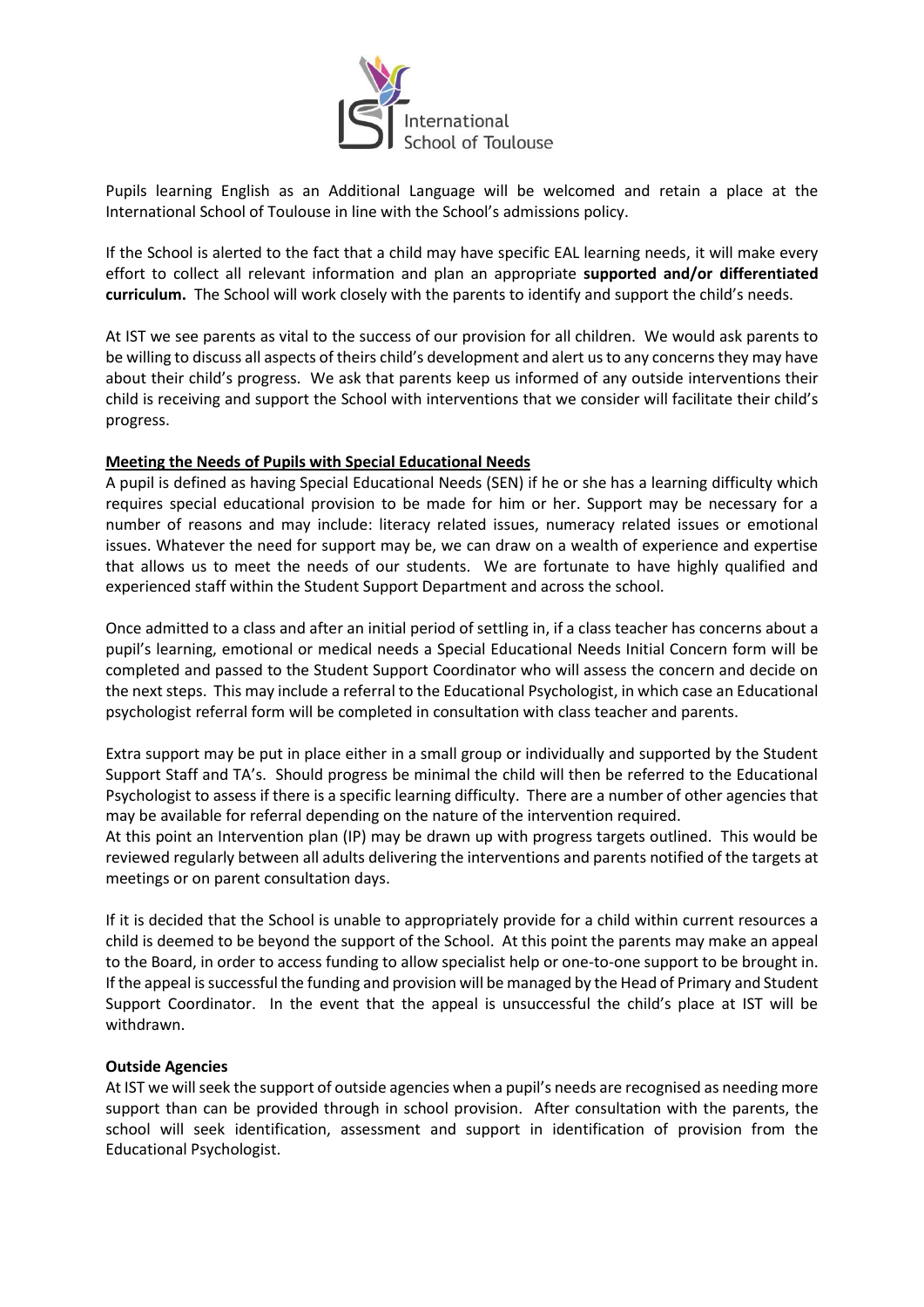

### **Emotional and Behavioural Needs**

If a Parent, Student or the School identifies that a student is in need of emotional or behavioural support to overcome non-academic barriers to learning then, in consultation with the Student Support Coordinator, they may be directed to work with the School's psychologist or referred to an outside specialist.

## **Meeting the Needs of Pupils learning English as an Additional Language**

Pupils are defined as being EAL learners if they have a home language other than English and those who are in the process of learning to use English as an Additional Language for educational purposes. Speaking and listening are important aspects of learning any language, it is therefore important for EAL learners to listen and speak English as often as possible.

Language is best learned in a meaningful context – the mainstream classroom. Every class teacher has the responsibility for the language development of EAL children. It is evident that the progress of EAL learners is significantly influenced by school and community ethos and by teacher attitude and expectation. It is therefore important that schools value and celebrate cultural and linguistic diversity. It is believed at IST that non first language speakers of English make the best progress in the English language through immersion in the mainstream curriculum, and in the Primary School that is supported by the Student Support Department. Depending on the level of English, children may be given extra English support using a variety of lively interactive resources which encourage spoken language, reading and comprehension.

# **Meeting the Needs of Gifted and Talented Pupils**

A pupil is defined as being Gifted or Talented if they have one or more abilities developed to a level significantly ahead of their year group (or with the potential to develop these abilities).

The term 'gifted' refers to those pupils who are capable of excelling in academic subjects such as English, Maths or History. 'Talented' refers to those pupils who may excel in areas requiring Visio-spatial skills or practical abilities, such as in games and PE, drama, or art.

Once admitted to a class and after an initial period of settling in, if a class teacher feels a pupil should be identified as Gifted or Talented, they will provide differentiated work or activities to extend the student.

Identification of gifted and talented pupils is a continuous, whole-school process. The identification process is fair, transparent, and flexible so that it does not discriminate against particular groups. The identification strategy should make use of both quantitative and qualitative assessment, including prior attainment and rate of progress so pupils are continually identified both within the school year and on a year by year basis.

At IST we will identify our Gifted and Talented cohort by using a wide range of information:- Academic assessment criteria, observation skills, differentiation of work set. All teaching aims to provide a challenging learning environment and together with enrichment or extension work will enable gifted children reach their full potential.

### **Transition from Grade 5 to Grade 6**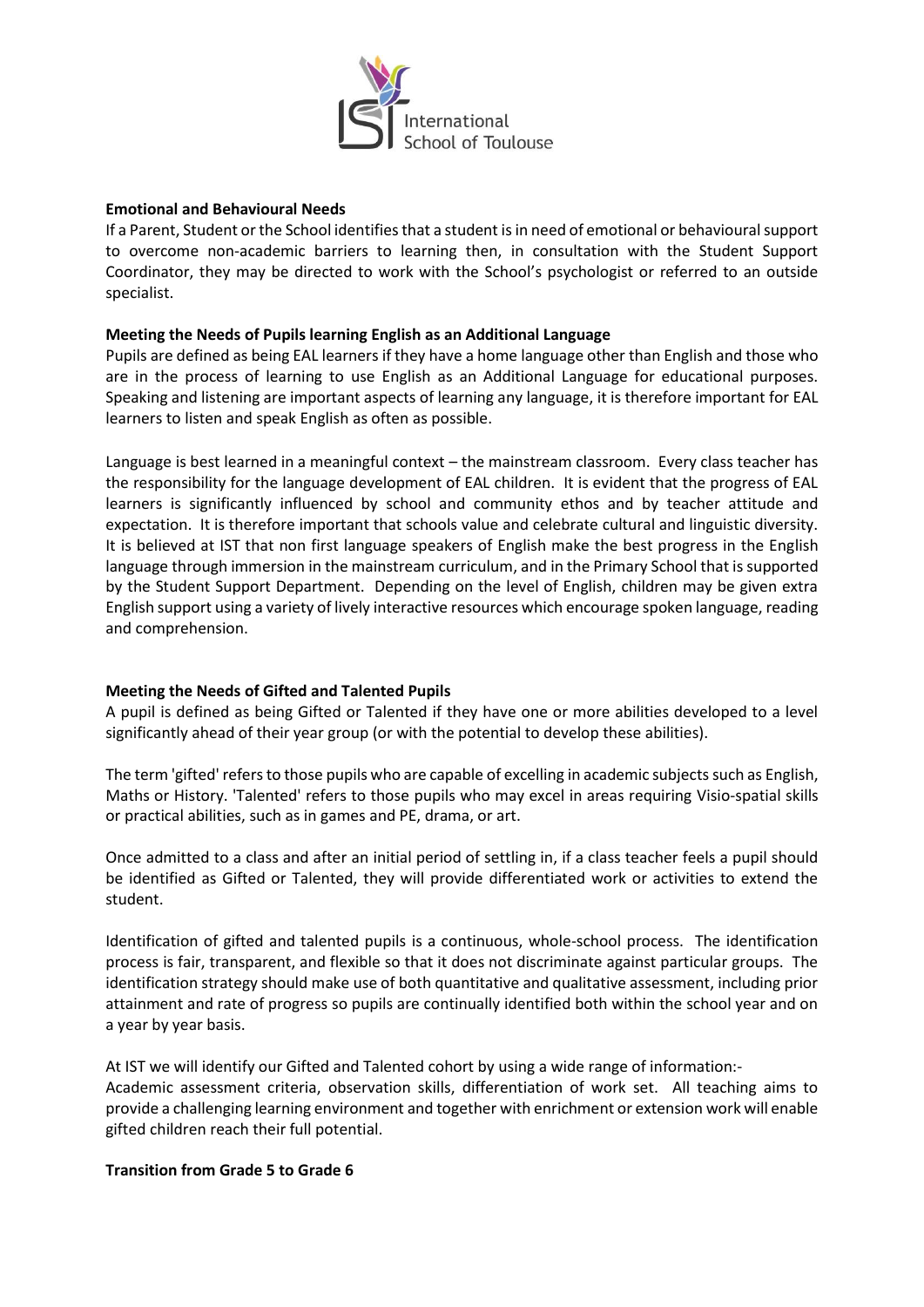

In the summer term the Primary Student Support Coordinator will meet with the Secondary School Student Support Coordinator to discuss the needs of all pupils transferring to the Secondary School who have been receiving Student Support (EAL, SEN and G & T). All records will be transferred. Throughout Grade 5 students are being prepared for the transition to Grade 6. They will visit the Secondary School for a taster day to get a feel for the different way their day will be organized, and how some of the subject areas will be taught. Meetings will be held with parents to ensure all information is transferred. Should the student be experiencing anxiety regarding the transition, they may be referred to the Educational Psychologist for counselling!

| <b>Responsibility:</b> | Principal / Head of Primary |
|------------------------|-----------------------------|
| Audience:              | All Primary Staff           |
| Issue date:            | December 2008               |
| Last updated:          | <b>July 2016</b>            |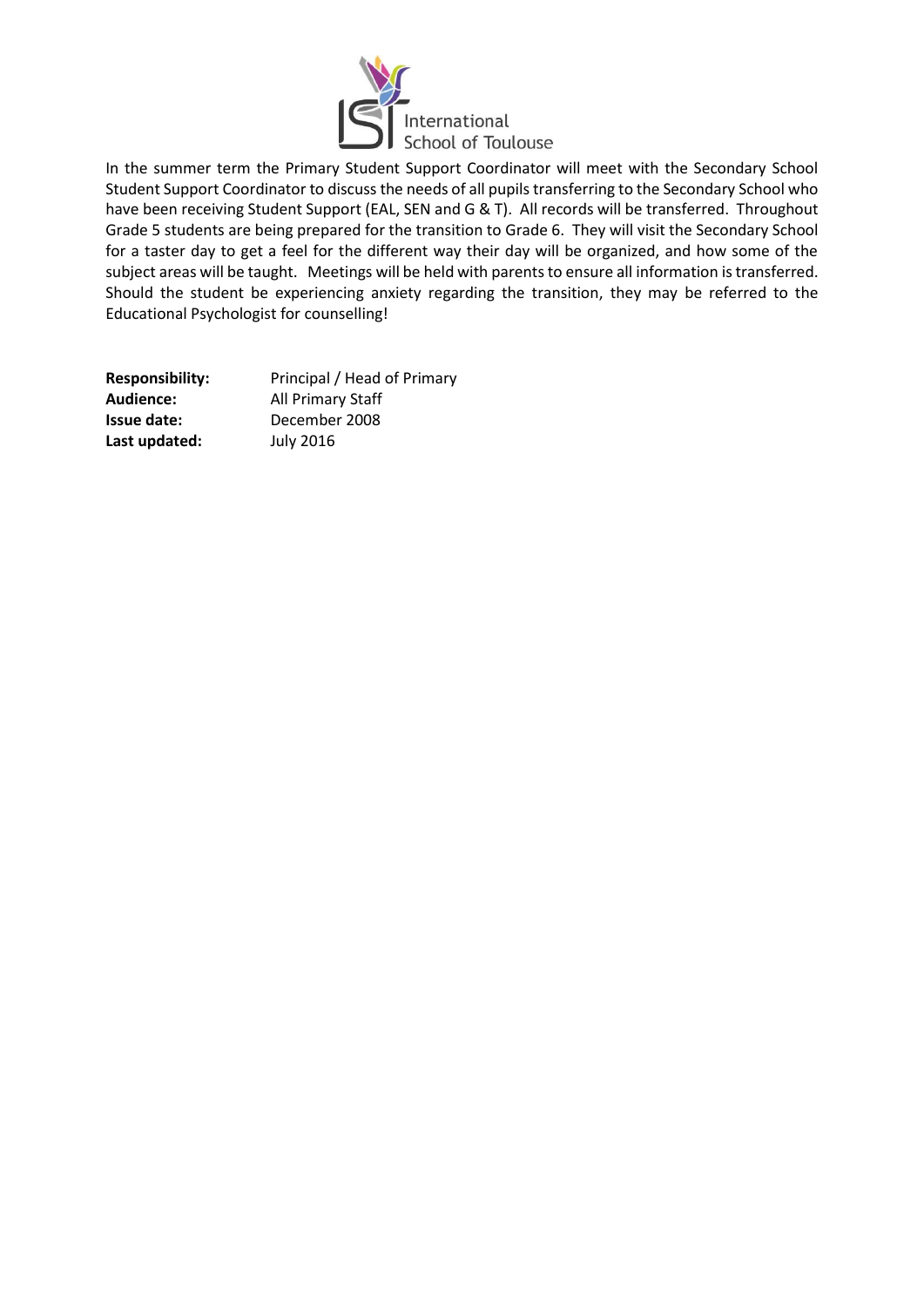

# **SEN/EAL Initial Concerns Referral Sheet**

**Name of Child: Date of Birth: Date of Birth:** 

**Year Group:** 

**Date of Referral :** 

**CONCERNS**

Class Teacher: Note: Date: Date:

Signed: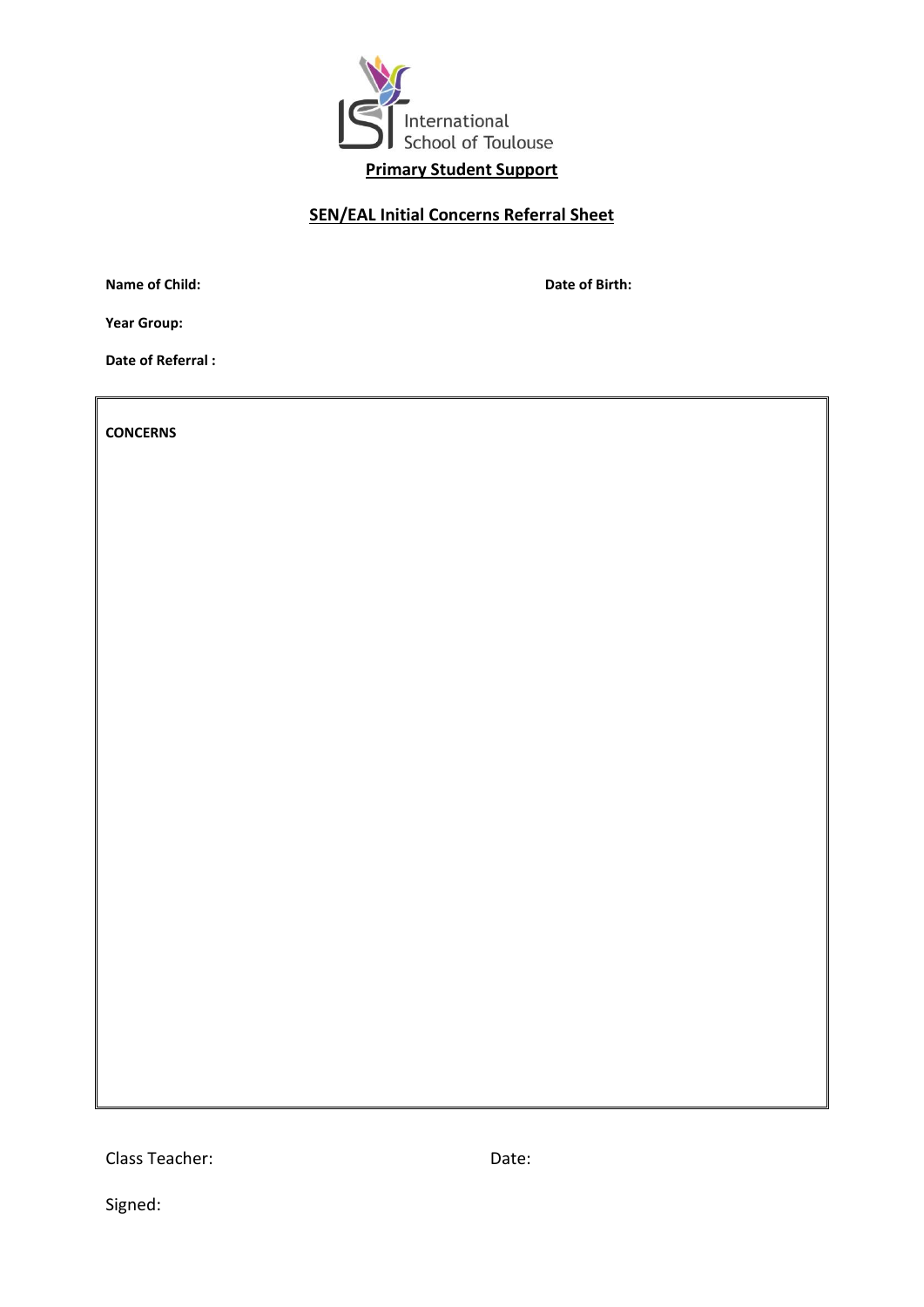

# **Primary Student Support**

# **Educational Psychologist Referral Form**

|                                                                                                                                                                        | Date of birth |
|------------------------------------------------------------------------------------------------------------------------------------------------------------------------|---------------|
|                                                                                                                                                                        | Year group:   |
|                                                                                                                                                                        | Gender:       |
|                                                                                                                                                                        |               |
|                                                                                                                                                                        |               |
|                                                                                                                                                                        |               |
|                                                                                                                                                                        |               |
| Key concerns (including main area of concern - communication and interaction / cognition and<br>learning / behavioural, emotional and social/sensory and or physical): |               |
|                                                                                                                                                                        |               |
| How will the Educational Psychologist be able to help?                                                                                                                 |               |
|                                                                                                                                                                        |               |
|                                                                                                                                                                        |               |
| Form completed by:                                                                                                                                                     |               |
|                                                                                                                                                                        | Date:         |
|                                                                                                                                                                        | Date:         |
|                                                                                                                                                                        | (If known)    |
|                                                                                                                                                                        | Date:         |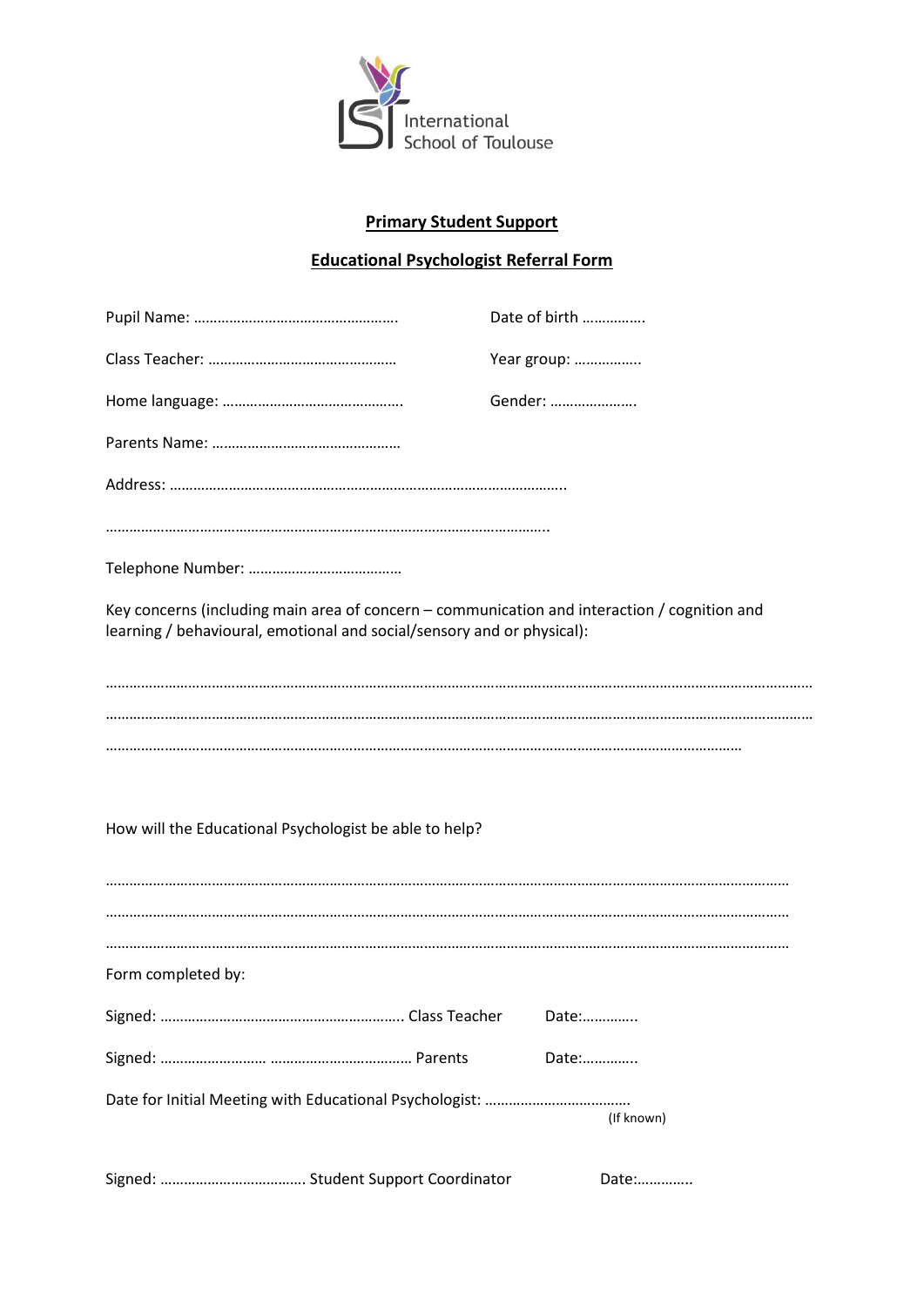

# **Secondary School Student Support Policy**

This document seeks to define the terms and state the various procedures, provision and responsibilities relating to Student Support within the Secondary School of the IST. In line with the School's mission statement, Student Support in the Secondary School of the IST aims to ensure that all students in the school are able to access the curriculum as fully as possible and are given every opportunity to further develop their learning skills and achieve to the maximum of their ability. As a school we recognise the importance of self-esteem and self-confidence for all students and seek to be supportive and friendly. We are especially attentive to this when working with students with identified needs as we see a positive self-image as absolutely essential to learning for these students. Student Support provision is not limited to Learning Support (or Special Educational Needs) but also includes English as an Additional Language provision. Gifted and Talented provision is delivered through the academic and pastoral systems in the school; however the Student Support Department may also be called upon to intervene in this area if appropriate and therefore this document also discusses this matter.

## **Learning Support (or Special Educational Needs)**

In the Secondary School of the IST learning support is provided for students who are identified by the Student Support Coordinator, in consultation with teachers and parents, to have specific difficulties that prevent them from fully accessing the curriculum; these maybe difficulties relating to literacy, numeracy or emotional and behavioural needs or responses.

Students identified as requiring formal special educational needs intervention will be welcomed to and retain a place at IST in line with the school's admission policy and where it is believed that supporting those needs is within the school's ability. The school will not knowingly give a place to any student who we consider to be beyond our capacity to support, as to do so would be a disservice to that child. When a student applies for a place at the IST the student's parents must inform the school of any previously identified learning difficulties and also provide all relevant documentation relating to any difficulty, including any reports, evaluations or identified support programmes completed by any previous school. This information must be given to the Personnel and Student Information Manager who will pass it on to the Head of Secondary, Year Group Coordinator and Student Support Coordinator.

The Student Support Coordinator will ensure regular communication with teachers to monitor or, as the case may be, identify students with learning difficulties. This may be through written feedback or regular class or student support staff meetings as well as through regular contact with Year Group Coordinators and the Head of Secondary. Should a student be identified as potentially having a learning difficulty, the Student Support Coordinator will carry out all appropriate interviews and assessments, and if necessary call upon the services of external consultants or bodies (see below), to ensure the appropriate provision is identified and put in place, as far as possible.

In the Secondary School of the IST we believe that students with special educational needs generally make best progress through inclusion in the mainstream curriculum. Therefore students with special educational needs usually follow the same curriculum as their peers. It is expected that all teachers at IST are aware of any identified special educational needs students in their classes and ensure they are careful to support the needs and progress of these students in the planning and delivery of their lessons. The Student Support Coordinator will identify and put in place appropriate procedures for monitoring that all students with identified needs are supported appropriately in class. This will include the giving of guidelines and advice as well as checking student progress on a regular basis. On top of the usual differentiated curriculum to be expected in lessons, it may be that a student's needs have to be addressed through extra provision. Much of this extra support In the Secondary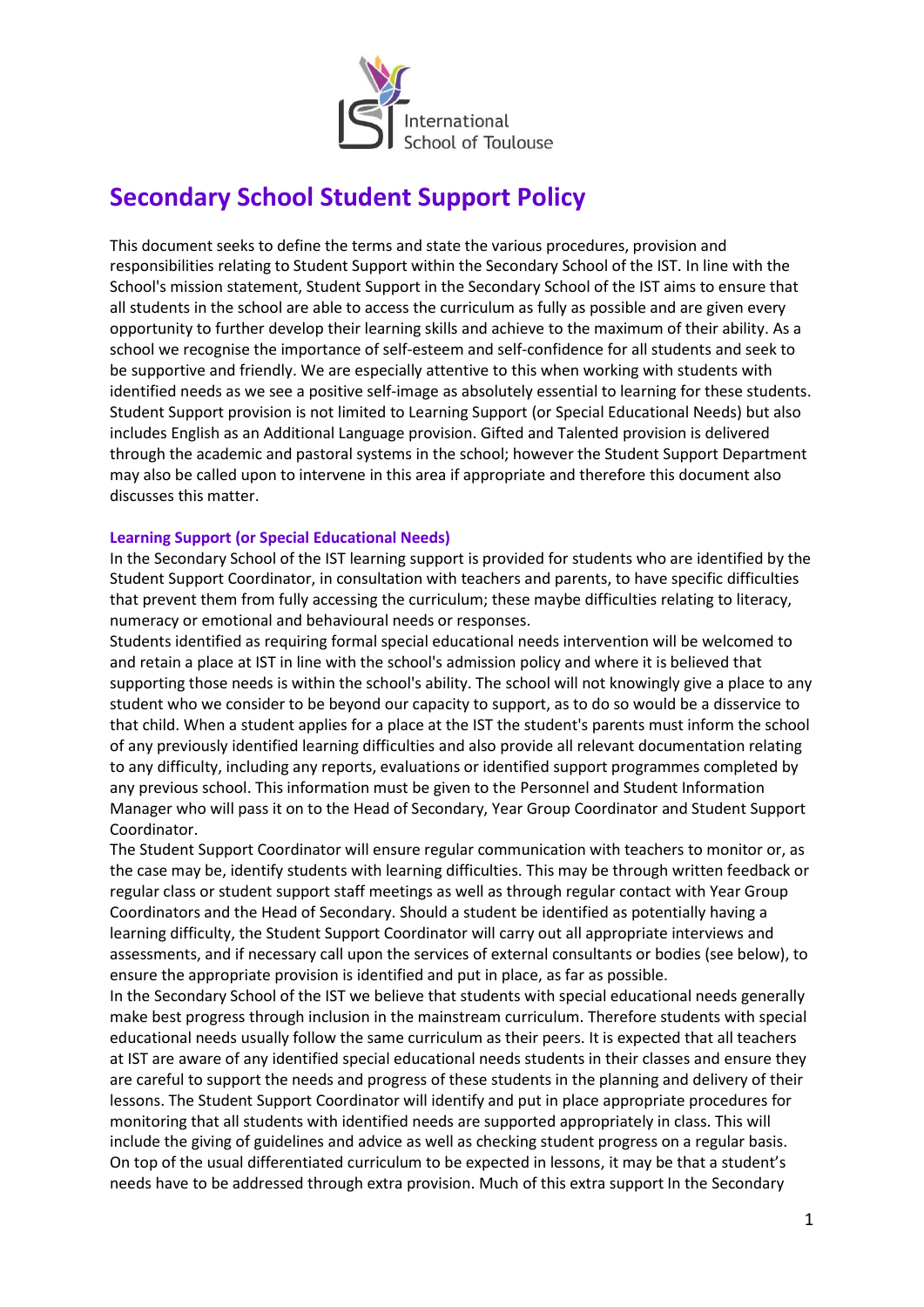

School of the IST is within the classroom, through a teacher or the Student Support Coordinator providing support with basic difficulties in literacy such as reading, writing and organising ideas. Alternatively, at times students may be withdrawn from class for small group or individual work; this may be on one separate occasion or for a prolonged period of time. These arrangements are organised by the Student Support Coordinator.

In certain cases, where there is a need for more analysis or clarification concerning a child's needs, the Student Support Coordinator may bring in the services of external consultants who have experience of working with the school and understanding the issues that our students face when learning in an international environment. We currently work with an Educational Psychologist, whose work is mainly within school and who coordinates work with other psychologists or psychiatrists in the Toulouse area, and the School Doctor who carries out regular health checks and would normally ensure referral to external support agencies if necessary.

In the case of external examinations, the Student Support Coordinator will ensure that all the required evidence and paperwork is completed and available. A copy of all dispensation requests and authorisations must be made available to the Head of Secondary, the Examinations Officer and the IB Coordinator. Any dispensation for examinations should reflect the student's normal way of working in school (i.e. if extra time is requested this should be the case also for all formal internal assessments such as mock exams).

The level of support available across the school is dependent on staff availability and best use of the resources available is at the discretion of the Student Support Coordinator. The Student Support Coordinator will consult with teachers and, in particular, Year Group Coordinators in determining where needs are most required. The Student Support Coordinator will keep the Head of Secondary informed of the day to day organisation of learning support provision.

### **English as an Additional Language (EAL)**

Students are defined as EAL learners if they have a home language other than English and who are in the process of learning to use English as an additional language for educational purposes. EAL learners in the Secondary School of the IST come from a variety of language backgrounds. The aim of English as an Additional Language support in the Secondary School of the IST is to provide assistance for such students and tuition where necessary. Students needing EAL support are identified on admission.

Given the level of English language competence required to have access to the mainstream curriculum, we understand that EAL learning needs to be considered a long term commitment. Developing basic interpersonal communication skills can take up to two years, if there are no particular difficulties, whilst a more demanding level of academic language proficiency can take considerably longer to fully develop. Therefore commitment and motivation on the part of the student and parents are essential to enable them to undertake the workload required. This is communicated to parents and students on admission and is reiterated by teachers (in particular the Student Support Coordinator and Year Group Coordinators) as the student progresses.

In the Secondary School of the IST we believe that non first language speakers of English make best progress in the English language through immersion in the mainstream curriculum. Therefore EAL students follow the same curriculum as their peers. It is expected that all teachers at IST are aware that regardless of their subject specialism they are also language teachers. Teachers are therefore expected to ensure they are careful to support the linguistic progress of their students in the planning and delivery of their lessons.

Depending on the level of English language competency some EAL students may be provided with support within the classroom and some may be provided with one to one withdrawal support. The aim of this is to enable EAL students to access the mainstream curriculum independently and in a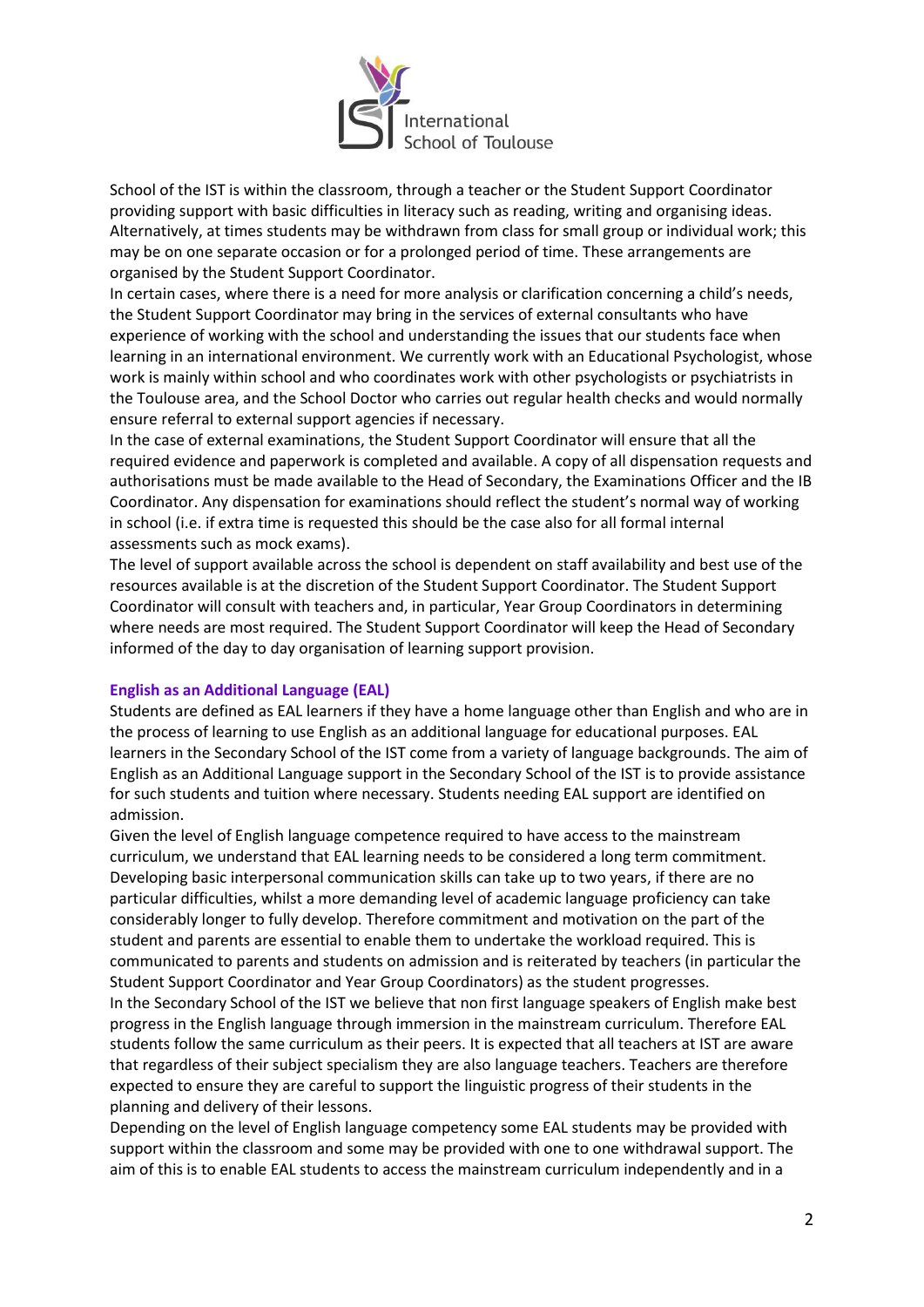

manner that allows them to benefit fully from their education at IST. As with learning support provision the level of support available is dependent on staff availability and best use of the resources available is at the discretion of the Student Support Coordinator in consultation with teachers and, in particular, Year Group Coordinators. The Student Support Coordinator will keep the Head of Secondary informed of the day to day organisation of EAL support provision.

## EAL Admissions into Secondary School – Grade 6 to Grade 8

There are no particular requirements regarding English language competence for entry into the Secondary School from Year 7 to Year 9. However given the language of instruction at IST is English it is always recommended that the student concerned should have well developed literacy skills in their first language and some previous exposure to the English Language.

## EAL Admissions into Secondary School – Grade 9 to Grade 12

For entry into the Secondary School from Grade 9 to Grade 12 the student concerned should have well developed literacy skills in their first language and at least an intermediate level of English language competence (for example: Common European Framework Level B or First Certificate Level). It should be noted that sometimes it is recommended that students of Grade 11 age enter the school in Grade 10 in order to allow time for their level of English language competence to develop before taking on the International Baccalaureate Diploma Programme (this is referred to as a pre-IB preparation year).

Students in Grade 9 or 10 who do not have the level of language competence required for English Literature or First Language English at IGCSE level will follow either a differentiated programme within the existing classes or a separate programme in a small group or individually depending on the availability of teacher resources. These students may be entered for an IGCSE in English as a Second Language. The responsibility for organising these arrangements lies with the Curriculum Leader for English.

# **Gifted and Talented (G&T)**

Since subject teachers have the academic knowledge and ability, Gifted and Talented provision is predominately subject based in the Secondary School of the IST. Students can be defined as gifted and talented in areas of their general intellectual ability, or their specific aptitude in one or more subjects, or by excelling in a particular skill. 'Gifted' learners are those who have abilities in one or more subjects in the curriculum other than Art, Music, PE or Drama. 'Talented' learners refer to those who have abilities in areas such as Art, Music, PE or Drama. These terms are used to refer to students who are, or have the potential to be, at a level significantly ahead of their peers. Identification of these students generally takes place through curriculum areas, but may also be through the use of baseline testing or the result of information provided by families or previous schools.

The Secondary School of the IST aims to provide teaching which makes learning both challenging and appropriate for each student's level, ensuring they can achieve to the maximum of their ability. Enrichment or extension work is provided for identified students by teachers as part of the normal differentiated provision. The school will also seek to accommodate identified students in order that they may pursue and develop their strengths. As well as curriculum extension, such accommodations may involve such things as timetable adjustment or authorising absence for particular events or training sessions. The responsibility for the overall coordination of gifted and talented provision lies with the appropriate Year Group Coordinator with assistance from subject teachers, Curriculum Leaders and the Student Support Coordinator.